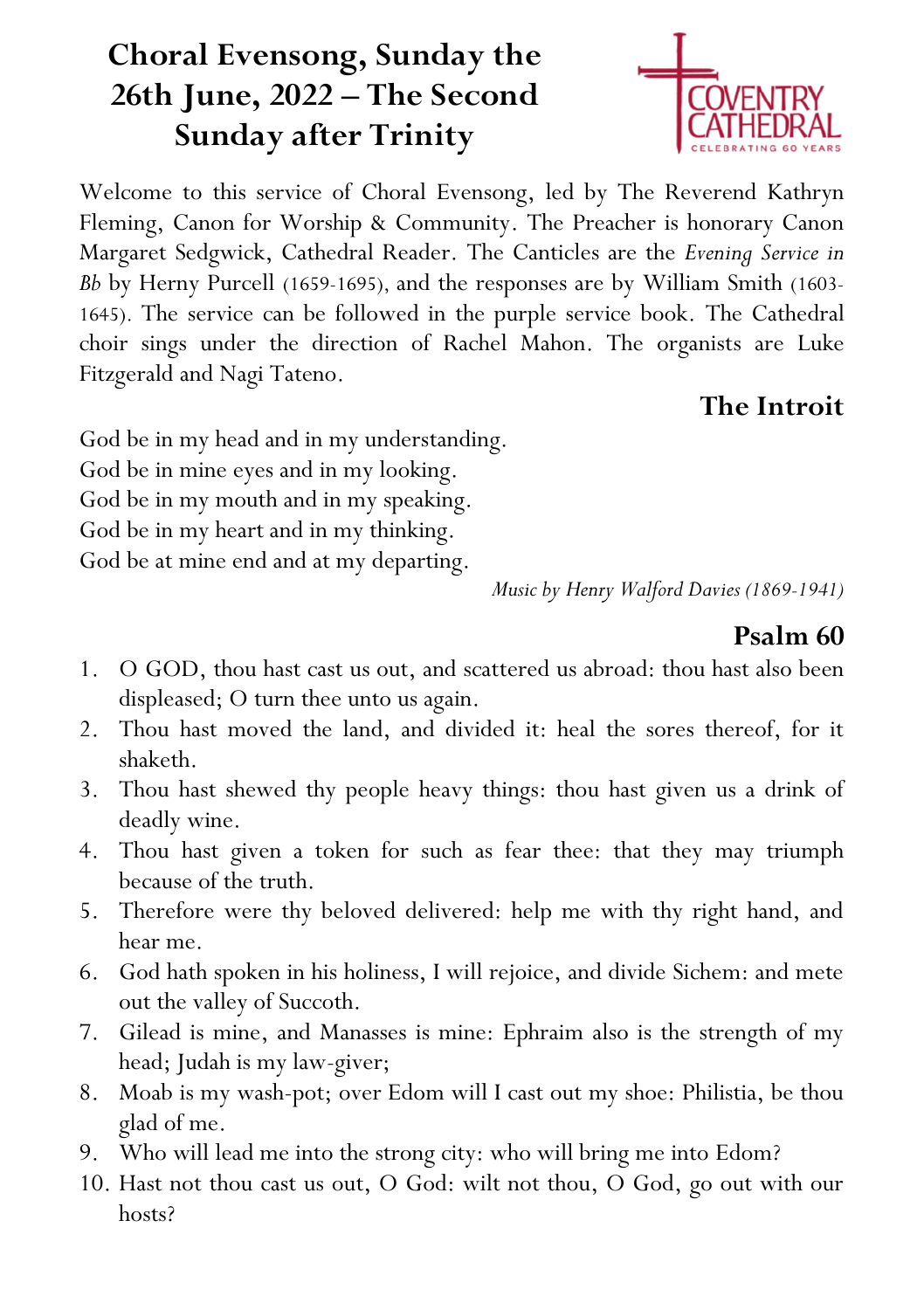- 11. O be thou our help in trouble: for vain is the help of man.
- 12. Through God will we do great acts: for it is he that shall tread down our enemies.

Glory be to the Father, and to the Son: and to the Holy Ghost; As it was in the beginning, is now, and ever shall be: world without end. Amen

**The First Lesson** *Genesis 27:1-40* When Isaac was old and his eyes were dim so that he could not see, he called his elder son Esau and said to him, 'My son'; and he answered, 'Here I am.' He said, 'See, I am old; I do not know the day of my death. Now then, take your weapons, your quiver and your bow, and go out to the field, and hunt game for me. Then prepare for me savoury food, such as I like, and bring it to me to eat, so that I may bless you before I die.' Now Rebekah was listening when Isaac spoke to his son Esau. So when Esau went to the field to hunt for game and bring it, Rebekah said to her son Jacob, 'I heard your father say to your brother Esau, "Bring me game, and prepare for me savoury food to eat, that I may bless you before the Lord before I die." Now therefore, my son, obey my word as I command you. Go to the flock, and get me two choice kids, so that I may prepare from them savoury food for your father, such as he likes; and you shall take it to your father to eat, so that he may bless you before he dies.' But Jacob said to his mother Rebekah, 'Look, my brother Esau is a hairy man, and I am a man of smooth skin. Perhaps my father will feel me, and I shall seem to be mocking him, and bring a curse on myself and not a blessing.' His mother said to him, 'Let your curse be on me, my son; only obey my word, and go, get them for me.' So he went and got them and brought them to his mother; and his mother prepared savoury food, such as his father loved. Then Rebekah took the best garments of her elder son Esau, which were with her in the house, and put them on her younger son Jacob; and she put the skins of the kids on his hands and on the smooth part of his neck. Then she handed the savoury food, and the bread that she had prepared, to her son Jacob. So he went in to his father, and said, 'My father'; and he said, 'Here I am; who are you, my son?' Jacob said to his father, 'I am Esau your firstborn. I have done as you told me; now sit up and eat of my game, so that you may bless me.' But Isaac said to his son, 'How is it that you have found it so quickly, my son?' He answered, 'Because the Lord your God granted me success.' Then Isaac said to Jacob, 'Come near, that I may feel you, my son, to know whether you are really my son Esau or not.' So Jacob went up to his father Isaac, who felt him and said,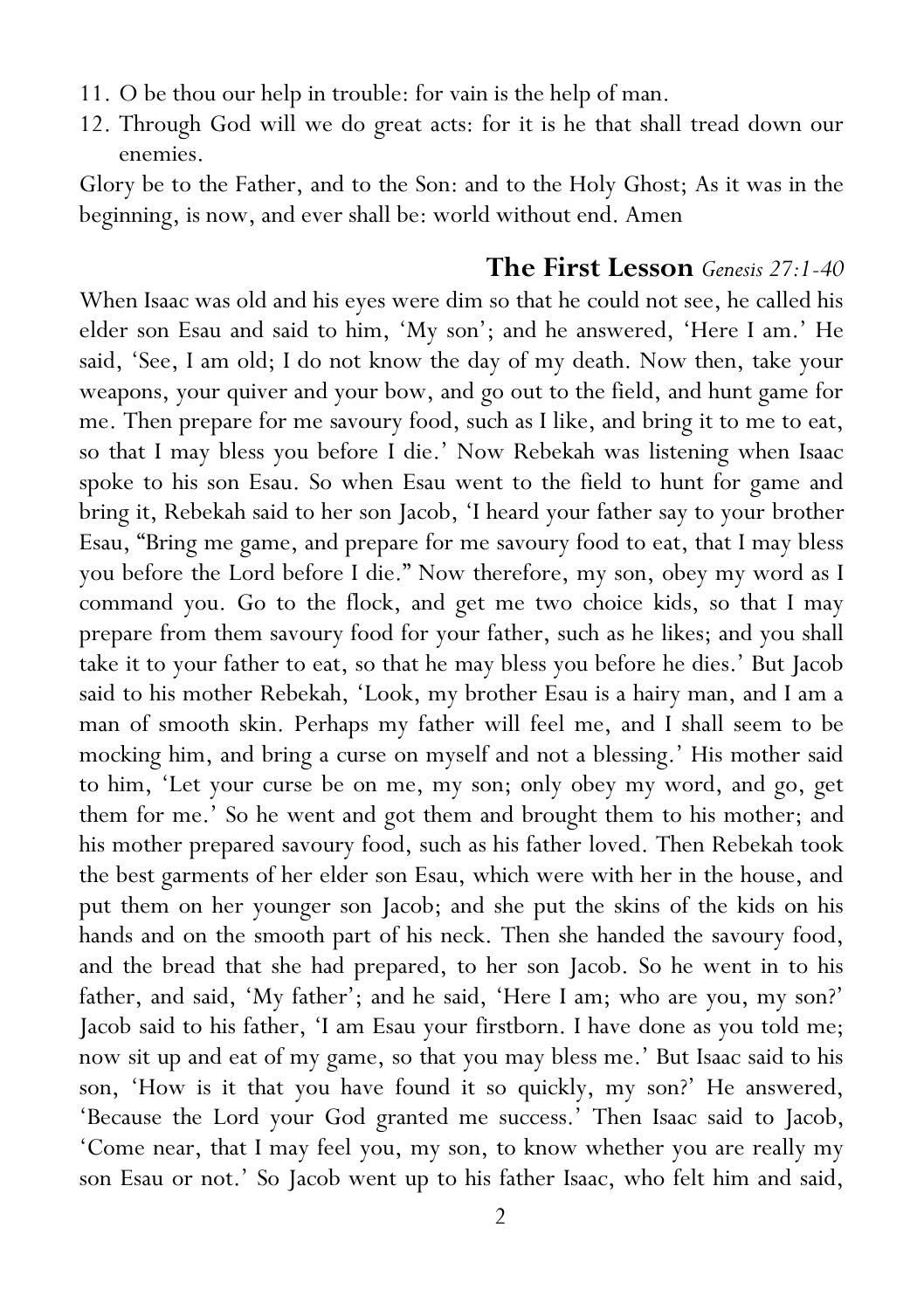'The voice is Jacob's voice, but the hands are the hands of Esau.' He did not recognize him, because his hands were hairy like his brother Esau's hands; so he blessed him. He said, 'Are you really my son Esau?' He answered, 'I am.' Then he said, 'Bring it to me, that I may eat of my son's game and bless you.' So he brought it to him, and he ate; and he brought him wine, and he drank. Then his father Isaac said to him, 'Come near and kiss me, my son.' So he came near and kissed him; and he smelled the smell of his garments, and blessed him, and said, 'Ah, the smell of my son is like the smell of a field that the Lord has blessed. May God give you of the dew of heaven, and of the fatness of the earth, and plenty of grain and wine. Let peoples serve you, and nations bow down to you. Be lord over your brothers, and may your mother's sons bow down to you. Cursed be everyone who curses you, and blessed be everyone who blesses you!' As soon as Isaac had finished blessing Jacob, when Jacob had scarcely gone out from the presence of his father Isaac, his brother Esau came in from his hunting. He also prepared savoury food, and brought it to his father. And he said to his father, 'Let my father sit up and eat of his son's game, so that you may bless me.' His father Isaac said to him, 'Who are you?' He answered, 'I am your firstborn son, Esau.' Then Isaac trembled violently, and said, 'Who was it then that hunted game and brought it to me, and I ate it all before you came, and I have blessed him?—yes, and blessed he shall be!' When Esau heard his father's words, he cried out with an exceedingly great and bitter cry, and said to his father, 'Bless me, me also, father!' But he said, 'Your brother came deceitfully, and he has taken away your blessing.' Esau said, 'Is he not rightly named Jacob? For he has supplanted me these two times. He took away my birthright; and look, now he has taken away my blessing.' Then he said, 'Have you not reserved a blessing for me?' Isaac answered Esau, 'I have already made him your lord, and I have given him all his brothers as servants, and with grain and wine I have sustained him. What then can I do for you, my son?' Esau said to his father, 'Have you only one blessing, father? Bless me, me also, father!' And Esau lifted up his voice and wept. Then his father Isaac answered him: 'See, away from the fatness of the earth shall your home be, and away from the dew of heaven on high. By your sword you shall live, and you shall serve your brother; but when you break loose, you shall break his yoke from your neck.'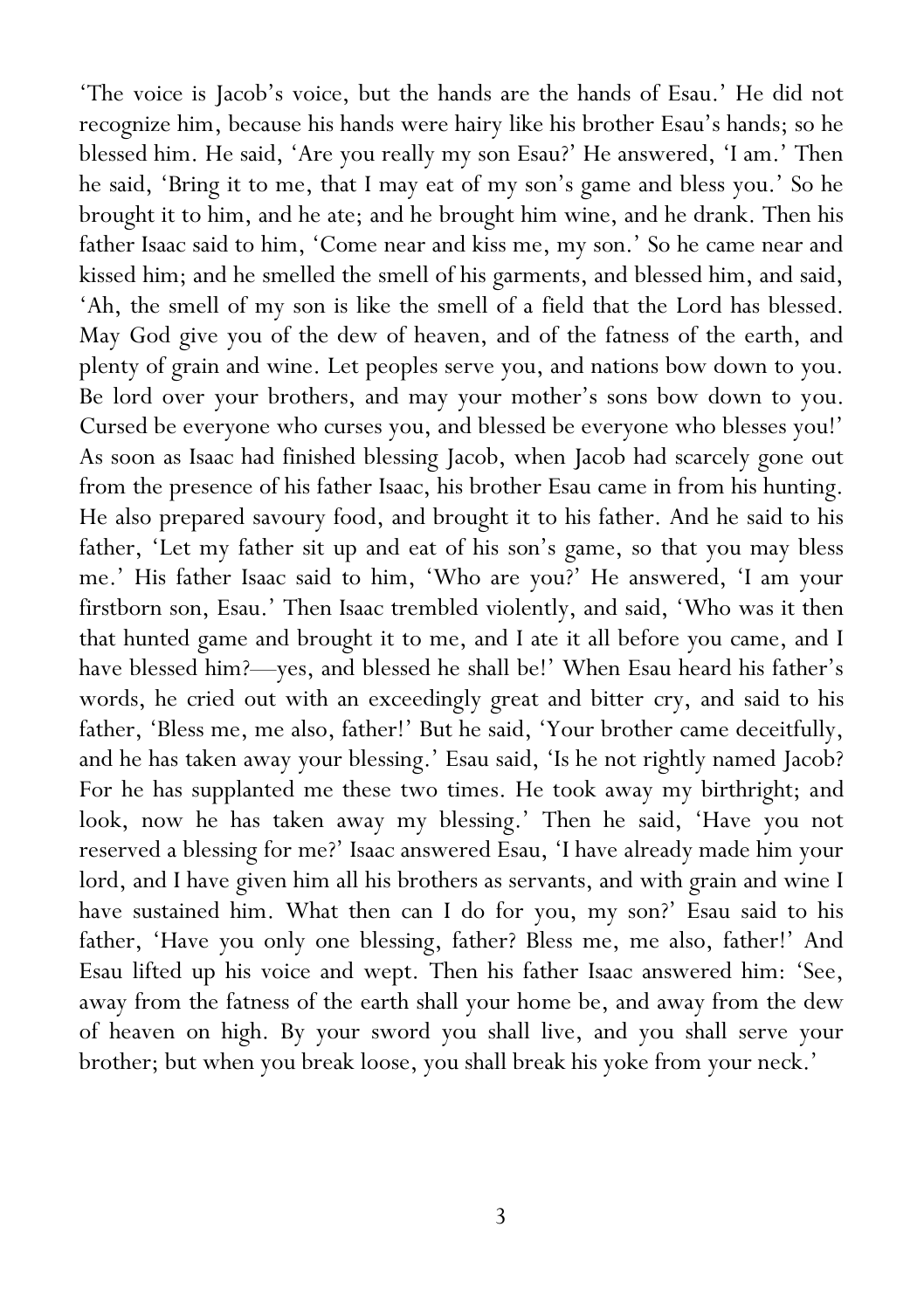#### **The Second Lesson** *Mark 6:1-6*

He left that place and came to his home town, and his disciples followed him. On the sabbath he began to teach in the synagogue, and many who heard him were astounded. They said, 'Where did this man get all this? What is this wisdom that has been given to him? What deeds of power are being done by his hands! Is not this the carpenter, the son of Mary and brother of James and Joses and Judas and Simon, and are not his sisters here with us?' And they took offence at him. Then Jesus said to them, 'Prophets are not without honour, except in their home town, and among their own kin, and in their own house.' And he could do no deed of power there, except that he laid his hands on a few sick people and cured them. And he was amazed at their unbelief. Then he went about among the villages teaching.

#### **The Collect of the Day**

O Lord, who never failest to help and govern them whom thou dost bring up in thy stedfast fear and love; Keep us, we beseech thee, under the protection of thy good providence, and make us to have a perpetual fear and love of thy holy Name; through Jesus Christ our Lord. Amen

#### **The Anthem**

Blessed city, heavenly Salem, vision dear of peace and love, who of living stones art builded in the height of heaven above, and by angel hands apparelled as a bride doth earthward move.

Out of heaven from God descending, new and ready to be wed to thy Lord, whose love espoused thee, fair adorned shalt thou be led; all thy gates and all thy bulwarks of pure gold art fashioned.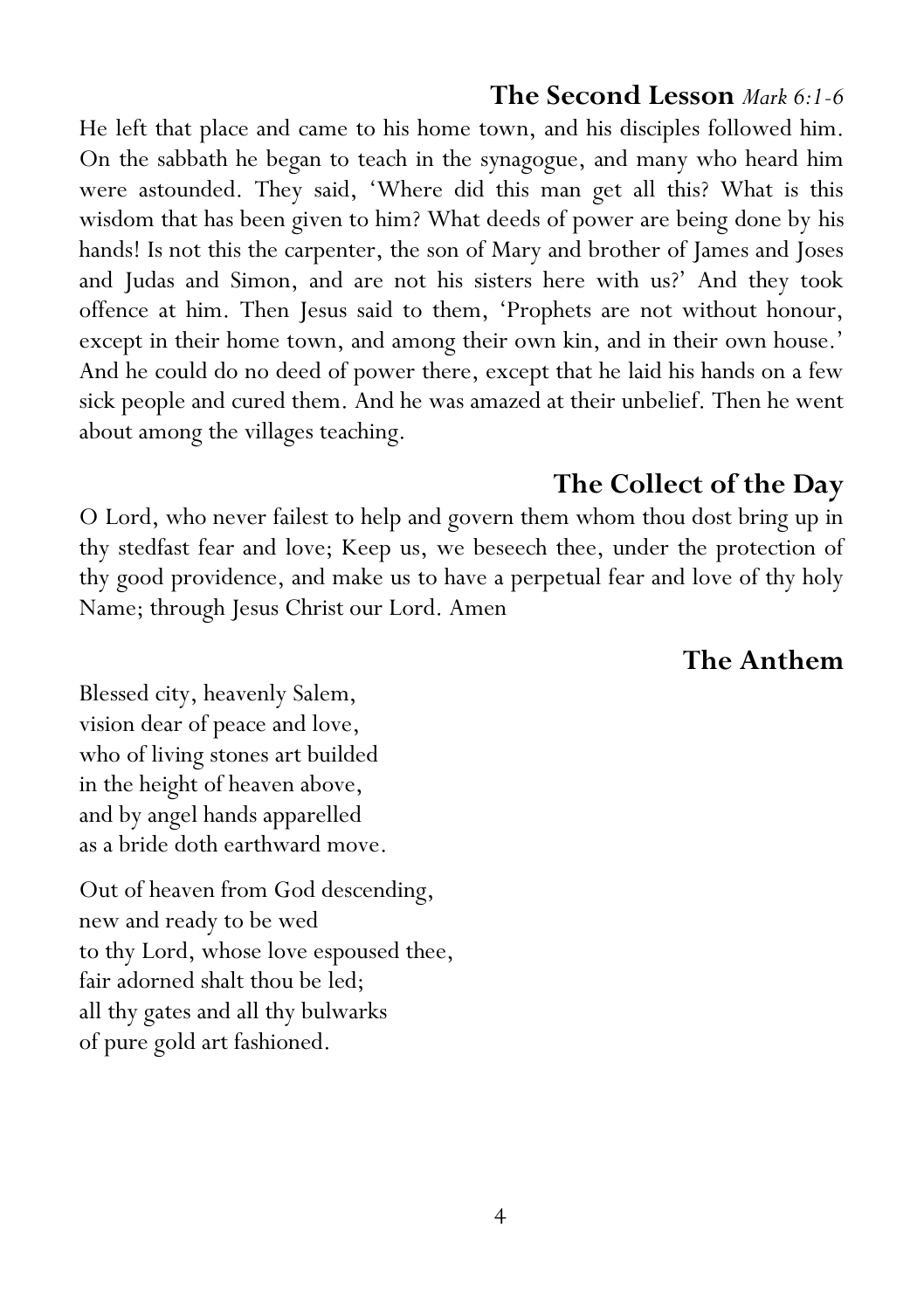Bright thy gates of pearl are shining, they are open evermore; and their well earned rest attaining thither faithful souls do soar. Who for Christ's dear name in this world pain and tribulation bore.

Many a blow and biting sculpture polished well those stones elect, in their places now compacted, by the heavenly architect, nevermore to leave the temple which with them the Lord hath decked.

To this temple, where we call thee, come, O Lord of Hosts, today; with thy wonted loving kindness, hear thy servants as they pray; and thy fullest benediction: shed within its walls alway. Amen.

> *Translated by J.M. Neale (1818-1866) Music by Edward Bairstow (1874-1946)*

## **The Hymn**

**Glory to thee, my God, this night for all the blessings of the light; keep me, O keep me, King of kings, beneath thy own almighty wings.**

**Forgive me, Lord, for thy dear Son, the ill that I this day have done, that with the world, myself, and thee, I, ere I sleep, at peace may be.**

**Teach me to live, that I may dread the grave as little as my bed; teach me to die, that so I may rise glorious at the aweful day.**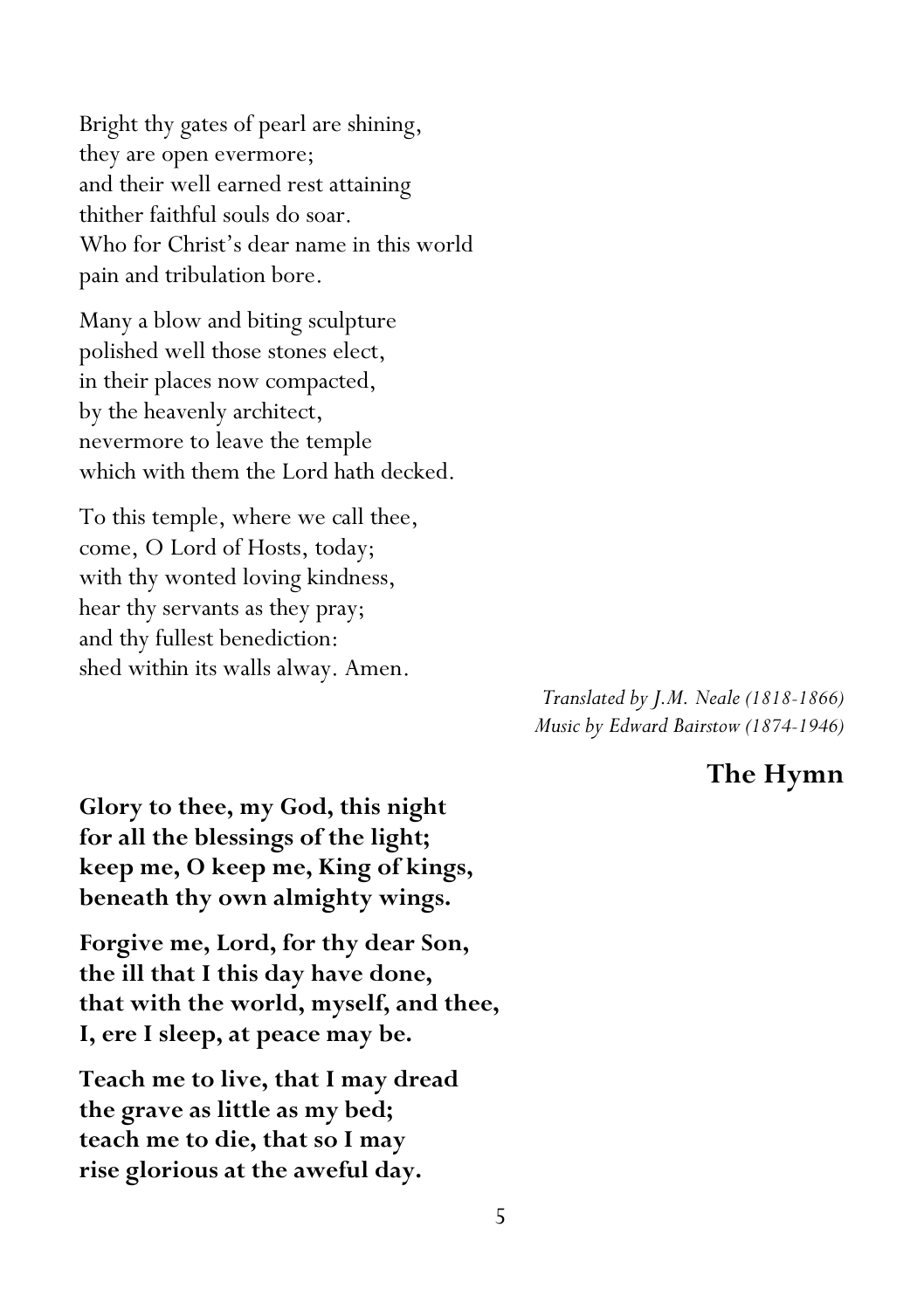**O may my soul on thee repose, and may sweet sleep mine eyelids close, sleep that may me more vigorous make to serve my God when I awake.**

**When in the night I sleepless lie, my soul with heavenly thoughts supply; let no ill dreams disturb my rest, no powers of darkness me molest.**

**Praise God, from who all blessings flow, praise him, all creatures here below, praise him above, angelic host, praise Father, Son, and Holy Ghost.**

> *Words by Thomas Ken (1637-1711) Tune CP 14* Tallis's Canon *Thomas Tallis (c.1505-1585)*

## **Voluntary**

*Sonata No. 1 in F minor, Op. 65* – Felix Mendelssohn (1809-1847)